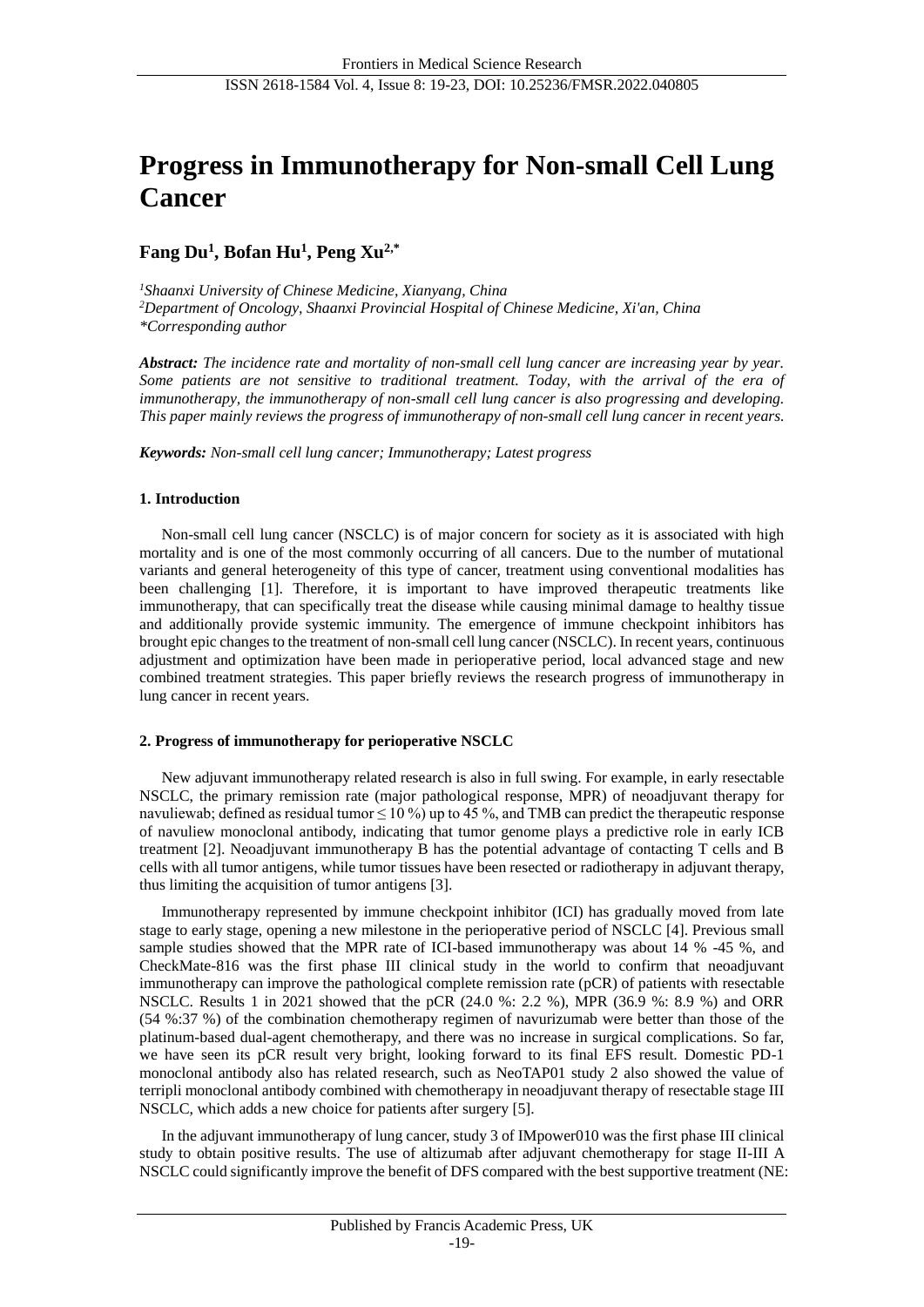35.3 months, HR = 0.66). Based on this result, FDA approved altizumab for adjuvant therapy after surgery and platinum-containing chemotherapy for stage II-II A NSCLC patients with PD-L1  $\geq$  1 %. This is also a new breakthrough in the treatment mode and strategy of early lung cancer [6].

The above two studies have determined the status of immunotherapy in the perioperative treatment of NSCLC, further improving the cure rate of early and medium-term lung cancer, but also bringing more thinking. Which treatment mode is better in perioperative period of NSCLC? To adopt the immune sequential surgery of CheckMate-816, or to adopt the immune sequential surgery of IMpower010, or to adopt the immune treatment strategy of the whole perioperative period. At present, there are ten studies on these three models are in full swing, I believe that there will be a clearer answer in the future [7].

## **3. Immunotherapy for advanced NSCLC**

Although PD-1 single-agent immunotherapy has achieved good results in some patients, it is far from meeting clinical needs. The combination therapy strategy based on PD-1 monoclonal antibody has gradually achieved long survival and wide coverage in advanced NSCLC.

#### *3.1. Combination chemotherapy*

Immunotherapy combined with chemotherapy has been identified as the standard treatment for advanced NSCLC patients with driver gene negative. New follow-up data further confirm long-term survival benefits. The three-year OS data released by KeyNote-407 [8] study showed that no matter what the expression of PD-L1 was, the PFS (mPFS: 8.0 months vs 5.1 months, HR : 0.57) and OS (mOS: 17.2 months vs 11.6 months, HR: 0.71) time of patients in the pabolizumab combined with carboplatin  $+$ paclitaxel ( albumin paclitaxel ) group were significantly prolonged, and the three-year OS rates were 30 % and 18 %, respectively.GEMSTONE-302 [9] test, a total of 479 patients with newly diagnosed stage IV driver gene negative NSCLC were enrolled in the study. They were randomly treated with sulgrimab combined with paclitaxel / carboplatin (squamous cell carcinoma) or pemetrexed / carboplatin (non-squamous cell carcinoma) ( $n = 320$ ) or placebo combined with chemotherapy ( $n = 159$ ). The median PFS of sulgrimab group and control group was 9.0 months vs 4.9 months (HR  $0.48$ ,  $P < 0.0001$ ), and the 12-month PFS rate was 36.4 % vs 14.8 %. The risk of progression or death was significantly reduced by 52 %, and the combination of sulgrimab and chemotherapy for NSCLC has been approved by the National Drug Administration (NMPA). CHOICE-01 (Treprivacizumab combined with chemotherapy), EMPOWER-Lung 3[10] (Cimprivacizumab combined with chemotherapy), CameL-sq [11] (Karelizumab combined with chemotherapy) and other studies of single-immunity combined with chemotherapy have also published the latest data this year, which consolidates the standard therapeutic status of immune combined with chemotherapy in patients with advanced NSCLC with negative drive genes.

#### *3.2. Combined treatment of two immunotherapy drugs*

The exploration of double immunotherapy for NSCLC is full of surprise and the prospect of first-line treatment is great. The 4 - year follow-up data of CheckMate-227 [12] study were updated. Compared with chemotherapy, no matter what the PD-L1 expression level of patients was, the combination of Navulizumab and low-dose Ipmab immunotherapy could bring lasting and long-term survival benefits. Among the patients with PD-L1≥1 %, the OS rate of 4 - year double-immune contrast chemotherapy was 29 % VS 18 %, HR = 0.76; in patients with PD-L1 < 1 %, the efficacy of double immunotherapy was more durable and in-depth, 24 % VS 10 %,  $HR = 0.64$ ; enough to reflect the advantages of double immunotherapy for patients to chemotherapy provides options. Different from the study of CheckMate-227, the study of Checkmate-9LA [13] added short-term chemotherapy under the same immunotherapy scheme in order to bring about early disease control. This year, the OS data of two years were updated, and the results also maintained the same trend. Regardless of the expression of PD-L1, the OS of dual immunity combined with limited course of chemotherapy has benefited significantly. Compared with the two studies, the advantage of single immunotherapy is that the depth of treatment (CR rate) and breadth (DoR rate) are higher, and the short-term effect of chemotherapy (ORR rate) is better. 9LA also shows better efficacy in brain metastasis subgroup, mPFS is 13.5 months VS 4.6 months (HR = 0.36), and adverse reactions are controllable.

The POSEIDON [14] results of another study on PD-L1 monoclonal antibody combined with CTLA-4 monoclonal antibody were also published for the first time this year, and the first-line treatment of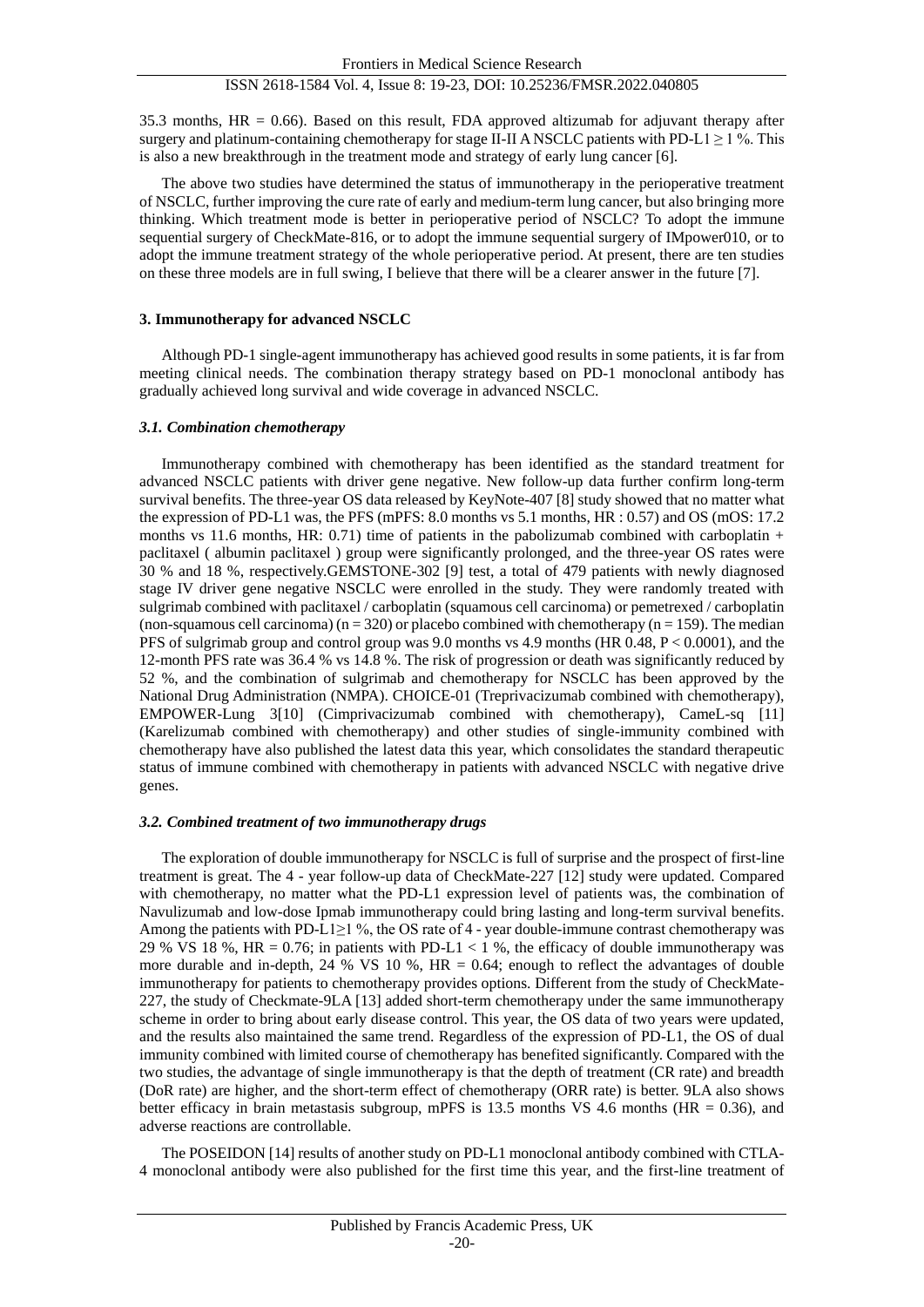patients with advanced NSCLC with dvacizumab combined with tremelimumab in four cycles of chemotherapy showed statistically significant improvements in PFS and OS, mPFS: 6.2 months VS 4.8 months, HR: 0.72; mOS: 14.0 months VS 11.7 months, HR 0.77.

The above three studies have shown that double immune combined / non-combined chemotherapy has its unique advantages, which brings more choices for the first-line treatment of patients with advanced NSCLC. At present, dual-immune drugs are available in China, and the clinical choice of which treatment mode can be individualized according to the patient's situation and needs.

#### *3.3. Combined anti-vascular drugs*

At present, it has been confirmed that anti-VEGF drugs have immunomodulatory effects, and targeted tumor angiogenesis combined with ICB treatment may become a feasible combination therapy. Bevacizumab (anti-VEGFA monoclonal antibody) can regulate immunosuppressive microenvironment, including myeloid inflammatory response thereby improving the activity of ICB [15.16]. Immunotherapy combined with chemotherapy combined with bevacizumab may improve the efficacy of NSCLC-related liver metastasis patients. However, whether the mechanism of this increase in efficacy is due to the regulation of immunosuppressive TME by bevacizumab or the normalization of tumor vessels remains to be further studied [17].

For NSCLC with EGFR / ALK-driven gene positive mutations, the efficacy of immunotherapy is poor, and combined treatment may break the deadlock. Relationship between EGFR mutation and PD-L1 expression EGFR is a receptor for epidermal growth factor (EGF) cell proliferation and signal transduction. EGFR pathway can regulate the expression of PD-L1 in NSCLC. In NSCLC cells, increasing EGFR kinase activity can activate the downstream related pathways and promote tumor occurrence. EGFR can affect tumorigenesis and development through MAPK / p-ERK1 / 2, ePI3K / Akt/ mTOR and IL-6 / JAK / STAT pathways [18].

Subgroup analysis of IMPOWER150[19] suggests that EGFR / ALK positive patients may benefit from the four-drug combination model. At this year 's ESMO conference, the results of our country-led ORIENT-31 study 9 's first mid-term analysis were heavily published. The results showed that the fourdrug combination regimen significantly prolonged the median PFS (6.9 months vs 4.3 months) compared with standard chemotherapy, and significantly reduced the risk of disease progression by 54 %, which is undoubtedly a welcome news for our country 's large driver gene-positive patients.

However, positive results were not obtained in the first-line treatment of PD-L1 positive non-small cell lung cancer patients with parbolizumab combined with lenvatinib (LEAP-007) [20], and the mOS (14.1 months vs 16.4 months) and safety (57.9 % vs 24.4 %) of the combined group were inferior to those of the immune monotherapy group. In order to bring more doubts about the combination of antiangiogenic drugs, it is necessary to be cautious in formulating strategies.

Immunotherapy combined with TK I inhibitors can achieve good results in some driver gene-positive NSCLC patients, but whether immunotherapy combined with TK I inhibitors can increase the side effects is one of the problems that need attention. The side effects of immunotherapy combined with EGFR-TKIs in lung cancer have been reported. Immunotherapy combined with targeted therapy does not significantly increase the side effects, and patients can tolerate it. Only a few patients have serious adverse reactions [21]. In 2020 ASCO [22], the first prospective CT18 study in China for patients with EGFR mutation, i.e. stage I study of EGFR mutation-positive T790 M-negative advanced NSCLC patients with EGFR-TKI failure treated with terreprimab combined with chemotherapy, only 15 % of patients had chemotherapy-related nausea, vomiting, leukopenia and other adverse reactions.

# *3.4. Immunotherapy combined with radiotherapy and chemotherapy*

Immunotherapy combined with chemotherapy can effectively improve cellular immune function in advanced NSCLC patients with high PD-L1 expression. The reason is that chemotherapy can cause different degrees of damage to patients' T lymphocytes, thereby affecting the immune function of the body. The application of Pembrolizumab can effectively reduce the damage caused by chemotherapy to patients' T lymphocyte subsets, promote the improvement of natural killer cell activity, and ultimately achieve the purpose of effectively maintaining the normal immune function of the body [23-24].

Immunoconsolidation therapy after concurrent chemoradiotherapy (CCRT) is still the standard treatment mode for locally advanced NSCLC recommended by major guidelines. The 5 - year follow-up data of PACIFIC [25] study were updated. The OS of 42.9 % of patients in the dulvariab group was more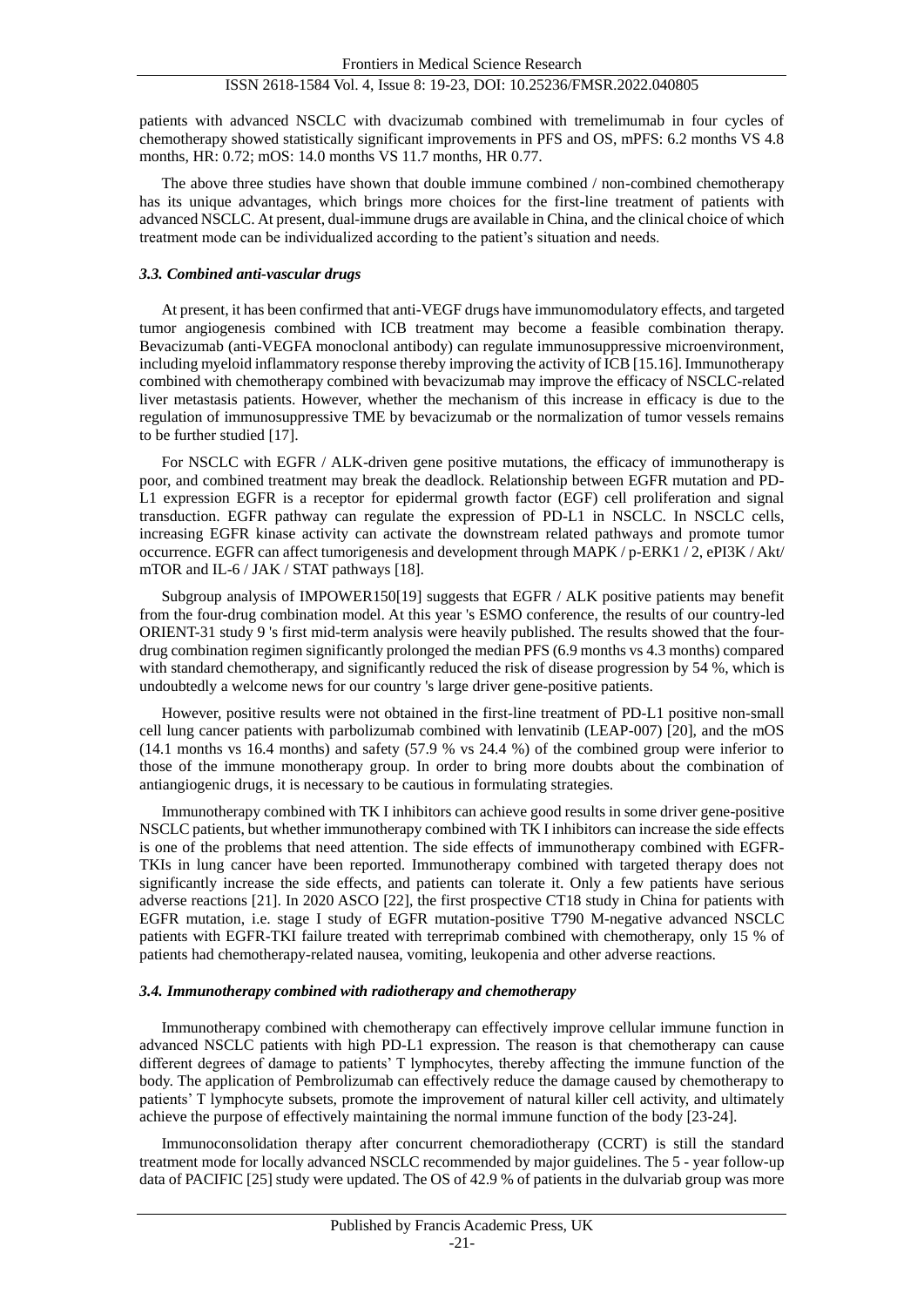than 5 years, and 1 / 3 of the patients were still in a state of progression-free survival in 5 years, achieving the best 5 - year survival data of lung cancer immunotherapy. The biggest advantage and characteristics of GEMSTONE-301 study are that in addition to concurrent chemoradiotherapy patients, 10, mPFS of sequential chemoradiotherapy patients were included: 9.0 months vs 5.8 months, HR 0.64; mOS: not reached vs 24.1 months,  $HR = 0.44$ . The positive results of this study suggested that sequential chemoradiotherapy + immunization was also an optional strategy. The model of concurrent chemoradiotherapy is also in full swing. The results of KEYNOTE-799 study show that, regardless of the expression of PD-L1 and tumor histology, concurrent chemoradiotherapy combined with parbolizumab has good safety and effectiveness, and the incidence of grade 3 pneumonia, one of the main research endpoints, meets the expectation  $(< 8\%$ ).

# **4. Other joint strategies**

Combination with new target drugs is a breakthrough treatment mode to further improve the effect of immunotherapy. LAG3 combined with PD-1 was first successful in melanoma. It suggested the possibility of combined treatment with inhibitors at different immune checkpoints. TROP-2-targeted antibody-coupled drug Dato-DXd combined with Papolizumab in patients with advanced NSCLC stage IB clinical research, T-DXd treatment of HER2mutation in patients with advanced NSCLC stage II clinical research DESTINY-Lung01, soluble LAG-3fusion protein Eftilagimodalpha combined with Papolizumab first-line treatment of NSCLC stage II clinical research are actively in progress. Expect these research data to bring us more surprises [27].

# **5. Conclusion**

The focus of future research on non-small cell lung cancer is to continue to explore immunotherapy, optimize existing regimens and reduce the incidence of adverse reactions; indeed, in today 's era of precision therapy, how to accurately screen immune beneficiaries with multiple biomarkers, how to choose drug combination regimens, the timing of immunotherapy intervention, the setting of drug dose, and how to treat after immune resistance are still urgent problems to be solved.

# **Acknowledgements**

Funding: Scientific Research Project of Shaanxi Provincial Administration of Traditional Chinese Medicine (2019-GJ-LC010)

#### **Reference**s

*[1] Jasmine K, Jackson E, L. MA, et al. Immunotherapy for Non-small Cell Lung Cancer (nsclc), as a Stand-alone and in Combination Therapy [J]. Critical Reviews in Oncology/hematology, 2021 (prepublish).*

*[2] Forde, P. M. et al. Neoadjuvant PD-1 blockade in resectable lung cancer. N. Engl [J]. Med. 378, 1976-1986 (2018).*

*[3] Zhang Ying, Chen Qian, Shi Yuxia, etc. Application progress of neoadjuvant immunotherapy in nonsmall cell lung cancer [J]. Anhui Medicine, 2022, 43 (2): 240-243.*

*[4] Sharma, P. et al. The next decade of immune checkpoint therapy. Cancer Discov. 11, 838-857 (2021). [5] Forde PM, Spicer J, Lu S, et al. Neoadjuvant Nivolumab plus Chemotherapy in Resectable Lung Cancer [J]. N Engl J Med. 2022; 10.1056.*

*[6] Passiglia F, Bertaglia V, Reale ML, et al. Major breakthroughs in lung cancer adjuvant treatment: Looking beyond the horizon [J]. Cancer Treat Rev. 2021; 101 :102308.*

*[7] Bai R, Li L, Chen X, Chen N, Song W, Cui J. Neoadjuvant and Adjuvant Immunotherapy: Opening New Horizons for Patients with Early-Stage Non-small Cell Lung Cancer [J]. Front Oncol. 2020; 10: 575472. Published 2020 Oct 9.* 

*[8] Cheng Y, Zhang L, Hu J, et al. Pembrolizumab Plus Chemotherapy for Chinese Patients with Metastatic Squamous NSCLC in KEYNOTE-407 [J]. JTO Clin Res Rep. 2021;2(10):100225. Published 2021 Sep 25.* 

*[9] Zhou C, Wang Z, Sun Y, et al. Sugemalimab versus placebo, in combination with platinum-based chemotherapy, as first-line treatment of metastatic non-small-cell lung cancer (GEMSTONE-302): interim and final analyses of a double-blind, randomised, phase 3 clinical trial [J]. Lancet Oncol. 2022;*